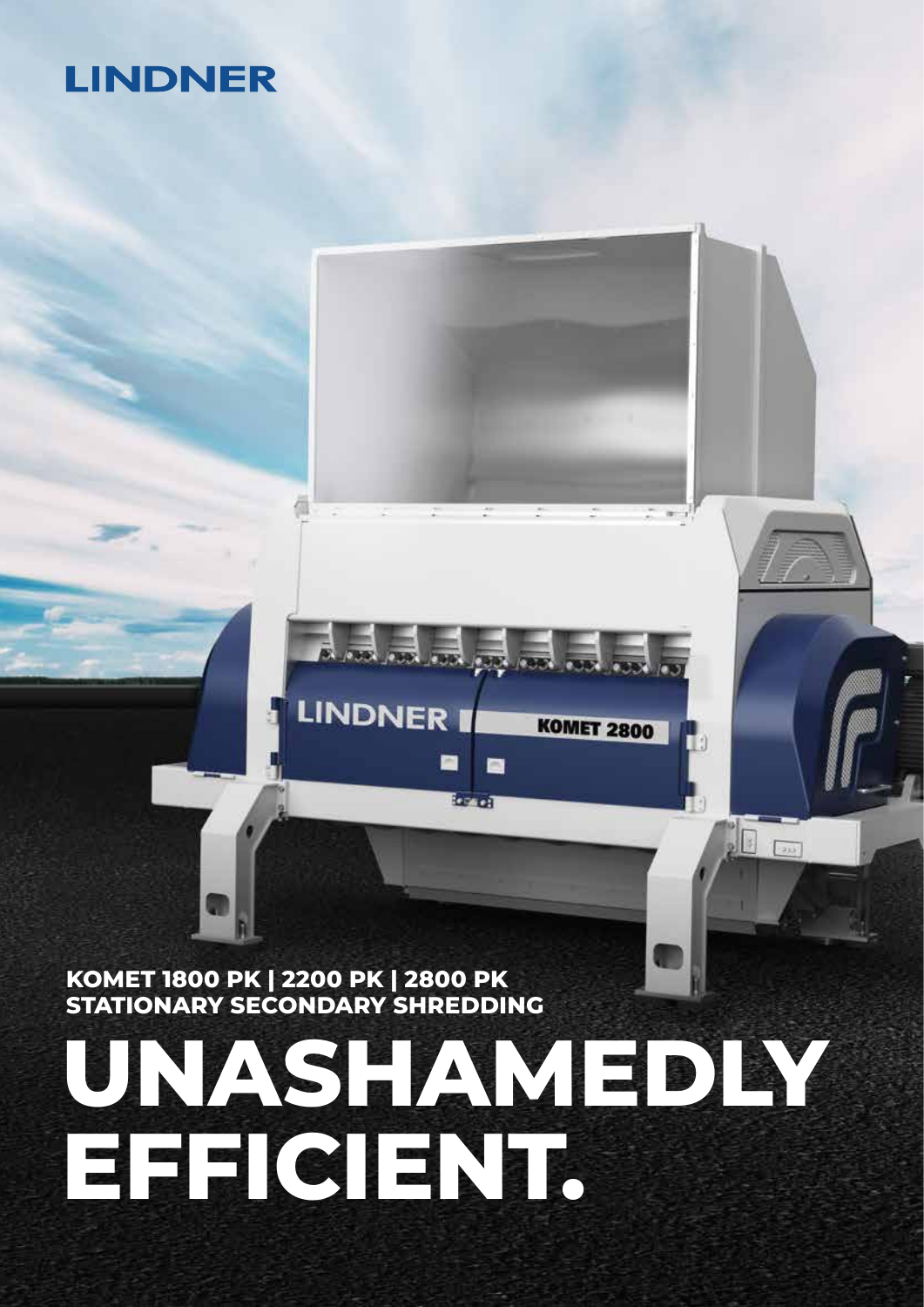**1.**

**2.**

**3.**

**4.**

**5.**

**6.**

# **THAT'S AS MUCH AS YOU CAN GET OUT OF IT.**



### **ONLY LINDNER CLIENTS CAN TRULY SAY:**

## **BRINGS EFFICIENCY INTO LINE WITH A DRIVE THAT WORKS LIKE A RECHARGE-ABLE BATTERY.**

The Lindner Komet PK single-shaft shredder sets new efficiency standards in secondary shredding. Thanks to its countershaft drive this machine generates the necessary power to ensure high output with consistent low energy consumption. The countershaft acts like a flywheel that releases stored energy for peak loads and therefore guarantees uninterrupted shredding. Add precision and you get a Komet, not just an ordinary shredder.

100% safe operation with the mechanical safety lock and the pusher's special parking position.

#### **1. HYDRAULIC MAINTENANCE DOOR**

Remove non-shreddables quickly and cleanly with the maintenance door at position 2.

Enjoy comfortable maintenance access to the cutting chamber with the maintenance door at position 3.

> Consistent particles size - cutting gap fully adjustable even during operation. Parts storage made easy thanks to identical cutters, counter knives and

#### **2. COUNTERSHAFT DRIVE**

Load-dependent energy release with our countershaft drive.

> Flexible output sizes made possible with our quick-change screen units in various





More power for tough materials ensured with additional flywheel mass. Superbly efficient thanks to the drive's continuous energy storage. Readily available and easily exchangeable standard parts.



#### **3. TORQUE-LIMITING SAFETY CLUTCH**

Complete drive protection thanks to the drive unit's lightning-speed disengagement. Fully adjustable to your materials. Secure power down with our proven sensors.

#### **4. INTERNAL PUSHER**

Continuous shredding due to smooth

rotor feeding. construction.

Easy feeding with a completely internal

Maintenance-free thanks to the absence of



**High output** guaranteed with our signature

guide elements.

#### **5. HIGH-PRECISION SHEAR CUTTING SYSTEM**

cutter geometry.

scrapers.

Maximum service life ensured by our four-fold usable, quick-change cutters.

#### **6. PLUG & GO SCREEN UNIT**

mesh widths.

Easy access for maintenance and fitting thanks to the swivel-mounted, hydraulically operated design.

Extremely safe operation with the electromagnetically locked screen access point, preventing access to the cutting chamber while the machine is in operation.